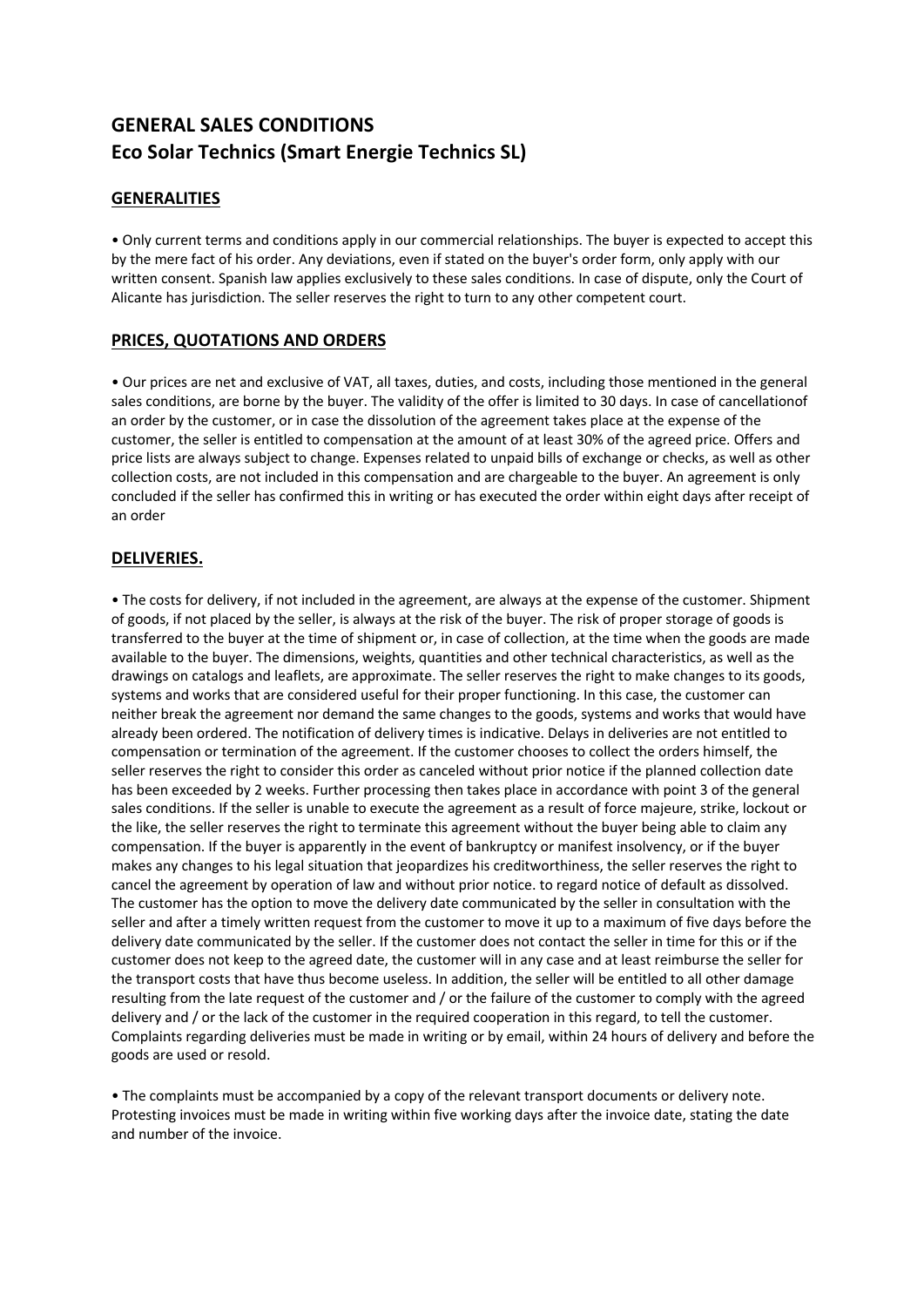## **RETURN**

• Sold goods are neither taken back nor exchanged. This can be deviated from with prior written consent. In that case, a reduction is applied for administrative costs, fixed at a flat rate of 20% of the value to be credited. The return must be made carriage paid.

Damaged goods are never taken back

The value of the goods that are taken back will never exceed 25 of the new value of the delivered goods.

#### **COMPLAINTS AND WARRANTY**

• The indemnification obligation with regard to the delivered goods is limited to that of our suppliers (manufacturer's warranty). For the rest, no compensation can be claimed from the seller for loss of income due to defective goods or for loss of energy income. Any liability for shortcomings and any warranty obligation of the seller will lapse if the operating instructions, operating and installation instructions and maintenance guidelines are not followed, if the goods, systems and works sold were not treated judiciously by the customer, or if the customer is the normal destination. of the goods, systems or works. Any shortcomings on the part of the seller will only be repaired in kind, ie for delivered goods, systems and works by repair or replacement, without the seller being able to pay any compensation. The limited warranty of two months stipulated above only applies to the functioning of the goods and system components supplied by the seller. Complaints regarding non-conformity and / or visible defects must be reported in writing to the registered office of the seller at the latest within eight days after delivery and certainly before placement, processing, use or resale.

#### **PAYMENTS**

• Unless otherwise stated, all invoices are payable in cash at the registered office of the seller. Unless otherwise agreed, invoices must be paid before the goods are sent or collected. Unless otherwise agreed, 80% of the total amount must be paid as an advance on orders or orders under € 5,000 excluding VAT. The balance of the invoices must be paid before the goods are collected or shipped. If the invoice has not been settled within the period set, interest will be charged by law of 3.5% per month from the due date by operation of law and without prior notice of default.

• In the event of non-payment on the due date, the invoice amount will also be increased by operation of law and without notice of default by 15%, with a minimum of €175, by way of conventional compensation as a fixed compensation for extrajudicial costs and this without prejudice to legal costs and on top of the interest on late payment.

• The non-payment of a single invoice on the due date makes the amount still owed on all other invoices, even expired, recoverable by operation of law and without prior notice of default. If there are reasonable doubts about the correct fulfillment of the obligations by the buyer, he is obliged to provide security at the first request.

• In the event of late payment, the seller reserves the right to stop any subsequent delivery and to consider the other orders as canceled without any notice of default. Further processing then takes place in accordance with point 3 of the general sales conditions of the seller. A price adjustment clause may be provided for the provision of services, goods and / or works that will extend over a long period of time. This will be stated on the individual offer. Unless otherwise agreed, at least 80% of the total amount must be paid as an advance

on orders or orders over € 5,000 excluding VAT. The balance must be covered by a bank guarantee or credit insurance accepted by the seller. The balance of the invoices must be paid in accordance with the seller's general terms and conditions of sale.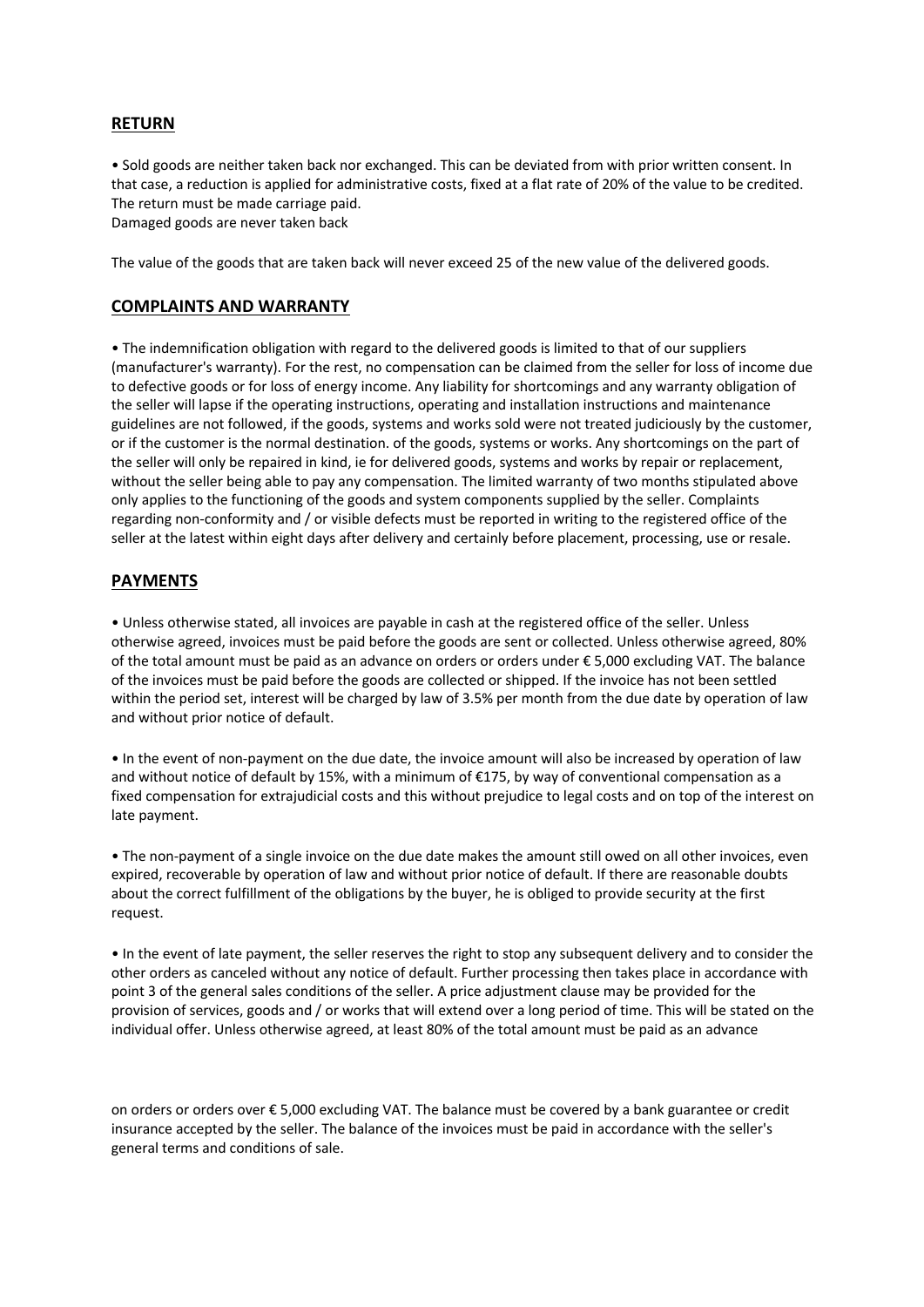## **PROPERTY RESERVATION**

• The delivered goods remain the property of the seller as long as they have not been paid even if the goods have become immovable by incorporation or by destination. In the event of late payment, these can be reclaimed. Any costs for collection of these goods are at the expense of the buyer. The customer undertakes to maintain the goods and materials as a good family man and to keep them available to the seller. The seller is not obliged to carry out maintenance work and service with regard to the goods, systems and works supplied by it, unless explicit written agreements about maintenance are made. All repairs and maintenance are for the account of the buyer / customer. At the express request of the customer, the seller can assist with the maintenance of the systems, subject to compensation for the services provided, in accordance with the rates applicable on the date of execution. The seller will never be liable for indirect damage, such as, but not limited to, loss of income, loss of performance, third party claims, loss of customers or any other damage or defects. If the performance or non-performance of an agreement by the seller leads to liability, this will be limited to the amount covered in the relevant case by the BA operating insurance and / or BA after delivery from the seller. At the first request, the identity of the BA operation and / or BA after delivery of the insurer and the monetary extent of the cover can be communicated.

## **CONSTRUCTIONS:**

- All constructions are covered by the manufacturer's guarantees
- Solarports / carport constructions are custom made
- The roofs of the solarport carport structures consist of the number of ordered solar panels agreed in the relevant offer.
- As a result, the roof of these constructions is not waterproof / dustproof, since the solar panels are the roof covering here.
- If a waterproof roof covering is desired by the customer, this must be explicitly stated on the offer and an additional charge will have to be charged here.

• We cannot be held responsible for the roof not being waterproof if it only has the solar panels as roofing material.

#### **Legislation in the country of installation**

• We can under no circumstances be held responsible if, in the event of a change in legislation, the customer would suffer damage in the loss of, for example, compensation from energy suppliers regarding energy return, premiums, grands, cancellation of government or energy suppliers allowances, adjustment of the collective conditions on / to the public and / or private network.

#### **Declarations to the energy supplier**

• The customer must be aware of the applicable legislation in the country of installation and is without

exception fully responsible for compliance with this legislation.

• Legislative changes in any form are not included in the price offer.

• Making up the file and changing the file intended for reporting the installations to the network operator is not / never included in the quote(s) made by us , unless expressly stated otherwise!

• This is handled by an external service and must be settled directly with this service

• The costs for this file , legalization and / or activation of the relevant file are available on request from the external service.

• We can never be held responsible for the progress of these files, even for the duration in which they are processed.